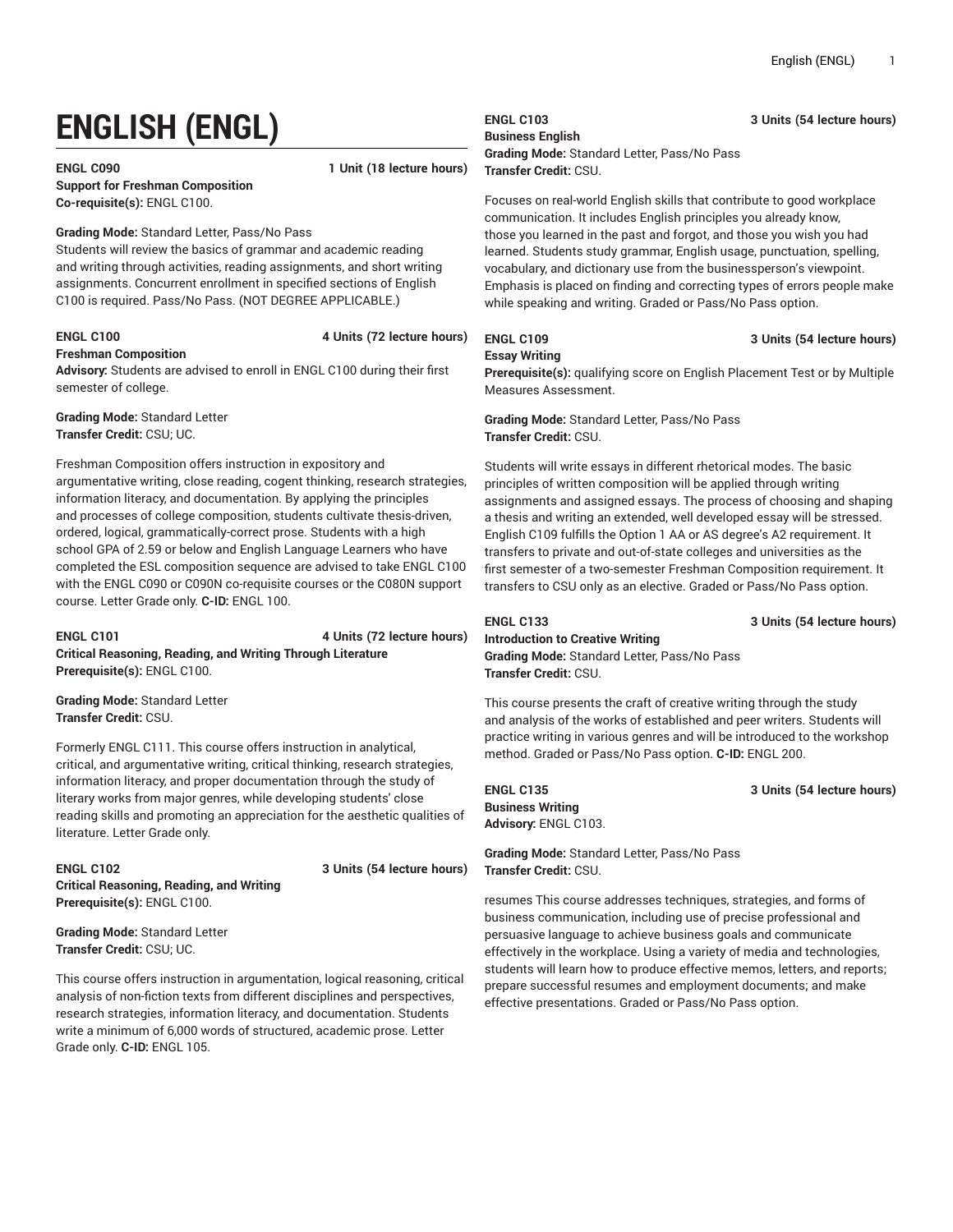**ENGL C136 3 Units (54 lecture hours) Business Communication**

**Prerequisite(s):** ENGL C100 with a grade of C or better.

**Advisory:** ENGL C103.

**Grading Mode:** Standard Letter, Pass/No Pass **Transfer Credit:** CSU.

This course addresses techniques, strategies, and forms of business communication, including use of precise, professional, and persuasive language to achieve business goals and communicate effectively at work. Using a variety of media, technologies, and research tools, students will learn how to write effective memos, letters, reports, and proposals; present effective oral and multimedia presentations; and prepare successful resumes and employment documents. Graded or Pass/No Pass option. **C-ID:** BUS 115.

**ENGL C140 3 Units (54 lecture hours) Appreciation of Literature Prerequisite(s):** ENGL C100 with a grade of C or better.

**Grading Mode:** Standard Letter, Pass/No Pass **Transfer Credit:** CSU; UC.

Formerly ENGL C112. The primary purpose of this survey-level course is to acquaint the student with a variety of literary, poetic, dramatic, and rhetorical devices so that the student can interact with literature in a meaningful way. Graded or Pass/No Pass option. **C-ID:** ENGL 120.

### **ENGL C143 3 Units (54 lecture hours) Children's Literature Prerequisite(s):** ENGL C100 with a grade of C or better.

**Grading Mode:** Standard Letter, Pass/No Pass **Transfer Credit:** CSU; UC.

This course provides a survey of classic and contemporary children's literature. The course will provide an overview of the literary content and social values found in selected works of children's literature. Graded or Pass/No Pass option. **C-ID:** ENGL 180.

**ENGL C144 3 Units (54 lecture hours) The International Short Story Advisory:** ENGL C100.

**Grading Mode:** Standard Letter, Pass/No Pass **Transfer Credit:** CSU; UC.

This course introduces the modern short story, emphasizing multicultural stories from countries throughout the world. Each story will be studied with regard to character, plot, theme, point of view, setting, tone, style, and other literary devices as they function within the context of the particular story. In addition, each story will be analyzed to understand the particular culture from which it comes. Graded or Pass/No Pass option.

### **American Literature: The Short Story Advisory:** ENGL C100.

**Grading Mode:** Standard Letter, Pass/No Pass **Transfer Credit:** CSU; UC.

This course is an introduction to the American short story, emphasizing major American writers from the nineteenth and twentieth centuries and from various cultures in modern/contemporary America. Included is a view of historical period and mindset, and the study of character, plot, theme, point of view, setting, tone, style, and other literary devices as they function within the context of the particular story. Graded or Pass/No Pass option.

#### **ENGL C146 3 Units (54 lecture hours) Introduction to 20th Century Military Fiction Advisory:** ENGL C100.

**Grading Mode:** Standard Letter, Pass/No Pass **Transfer Credit:** CSU.

A survey of 20th century military fiction. This course will provide an overview of the literary content and social values found in selected works of military literature. Graded or Pass/No Pass option.

### **ENGL C150 3 Units (54 lecture hours) American Literature through the Civil War Prerequisite(s):** ENGL C100 with a grade of C or better.

**Grading Mode:** Standard Letter, Pass/No Pass **Transfer Credit:** CSU; UC.

This course is designed to expose students to the legends, poetry, short stories, and essays of early American writers beginning with Native Americans, through Colonialism to the Civil War. Students will examine the philosophical, cultural, religious, and historic elements related to these texts. Attention will be paid to literary devices and styles evident in individual works and the commentary made by these works on moral and social issues. Writers include Mary Rowlandson, Benjamin Franklin, Phillis Wheatley, William Apess, Frederick Douglass, Harriet Beecher Stowe, Edgar Allen Poe, Louisa May Alcott, Washington Irving, Henry David Thoreau, Nathaniel Hawthorne, Herman Melville, and many others. Graded or Pass/No Pass option. **C-ID:** ENGL 130.

**ENGL C155 3 Units (54 lecture hours)**

**Prerequisite(s):** ENGL C100 with a grade of C or better.

**Grading Mode:** Standard Letter, Pass/No Pass **Transfer Credit:** CSU; UC.

**American Literature 1865 to Present**

This course is designed to expose students to the poetry, short stories, essays, and novels of American writers after the Civil War to the present. Students will examine the philosophical, cultural, religious, and historic elements related to these texts. Attention will be paid to literary devices and styles evident in individual works and the commentary made by these works on moral and social issues. The course includes major writers such as Walt Whitman, Emily Dickinson, Mark Twain, F. Scott Fitzgerald, Langston Hughes, Robert Frost, Ernest Hemingway, William Faulkner, T.S. Eliot, Toni Morrison, Alice Walker, and many others. Graded or Pass/No Pass option. **C-ID:** ENGL 135.

### **ENGL C145 3 Units (54 lecture hours)**